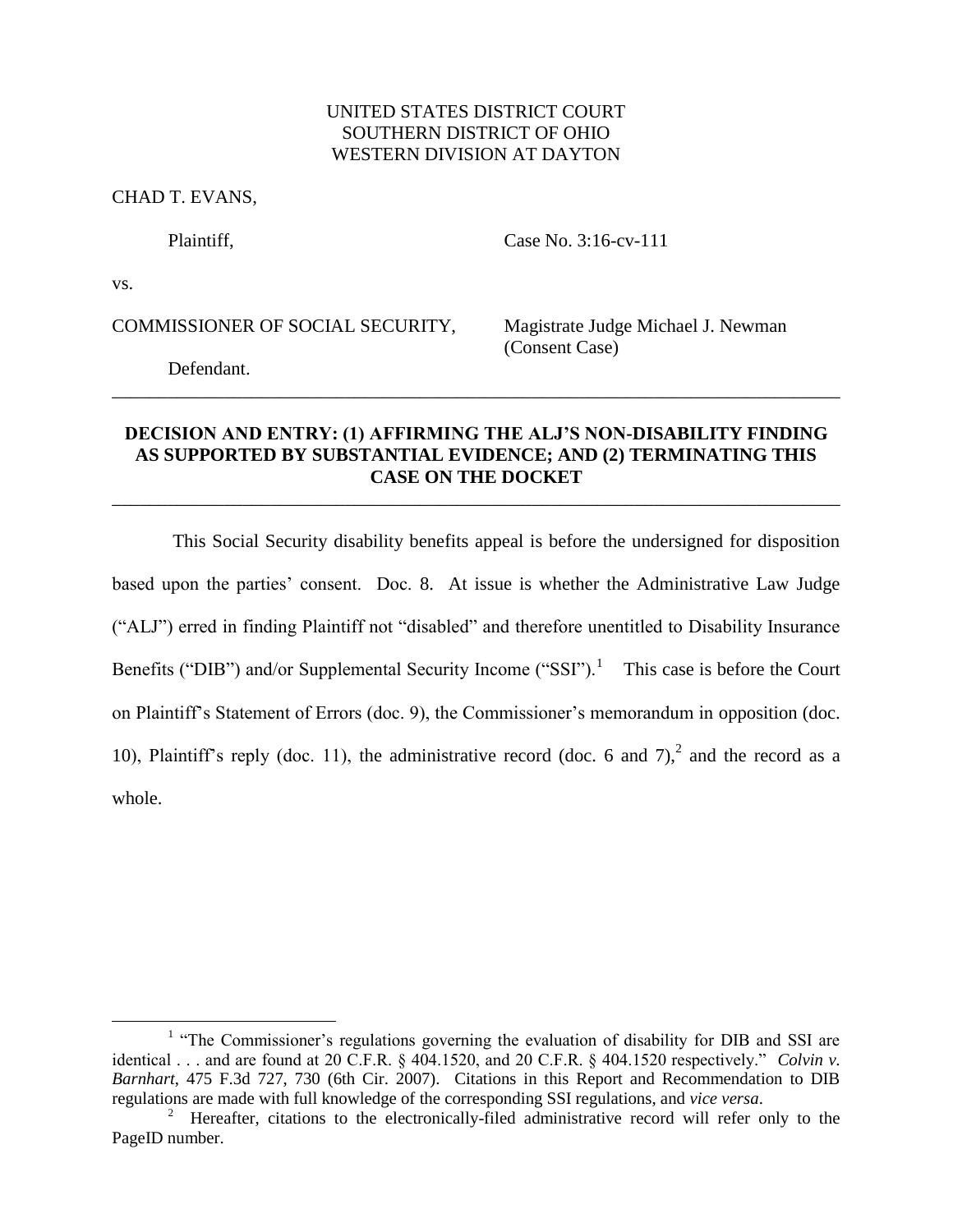## **I.**

## **A. Procedural History**

Plaintiff filed for DIB and SSI asserting disability as of September 10, 2012 as a result of a number of alleged impairments including, *inter alia*, depression, chronic pain, and headaches. PageID 337.

After an initial denial of his application, Plaintiff received a hearing before Administrative Law Judge Emily Ruth Statum on June 20, 2014. PageID 831-60. The ALJ issued a written decision on September 23, 2014 finding Plaintiff not disabled. PageID 111-26. Specifically, the ALJ found at Step Five that, based upon Plaintiff's residual functional capacity ("RFC") to perform a reduced range of sedentary work,<sup>3</sup> "there are jobs in significant numbers in the national economy that [Plaintiff] can perform[.]" PageID 125.

Thereafter, the Appeals Council denied Plaintiff's request for review, making the ALJ's non-disability finding the final administrative decision of the Commissioner. PageID 58-63. *See Casey v. Sec'y of Health & Human Servs.*, 987 F.2d 1230, 1233 (6th Cir. 1993). Plaintiff then filed this timely appeal. *Cook v. Comm'r of Soc. Sec.*, 480 F.3d 432, 435 (6th Cir. 2007).

# **B. Evidence of Record**

 $\overline{a}$ 

The evidence of record is adequately summarized in the ALJ's decision (PageID 111-26), Plaintiff's Statement of Errors (doc. 9), and the Commissioner's memorandum in opposition (doc. 10). The undersigned incorporates all of the foregoing and sets forth the facts relevant to this appeal herein.

<sup>&</sup>lt;sup>3</sup> The Social Security Administration ("SSA") classifies jobs as sedentary, light, medium, heavy, and very heavy depending on the physical exertion requirements. Sedentary work "involves lifting no more than 10 pounds at a time and occasionally lifting or carrying articles like docket files, ledgers, and small tools. Although a sedentary job is defined as one which involves sitting, a certain amount of walking and standing is often necessary in carrying out job duties." *Id.* § 404.1567(a).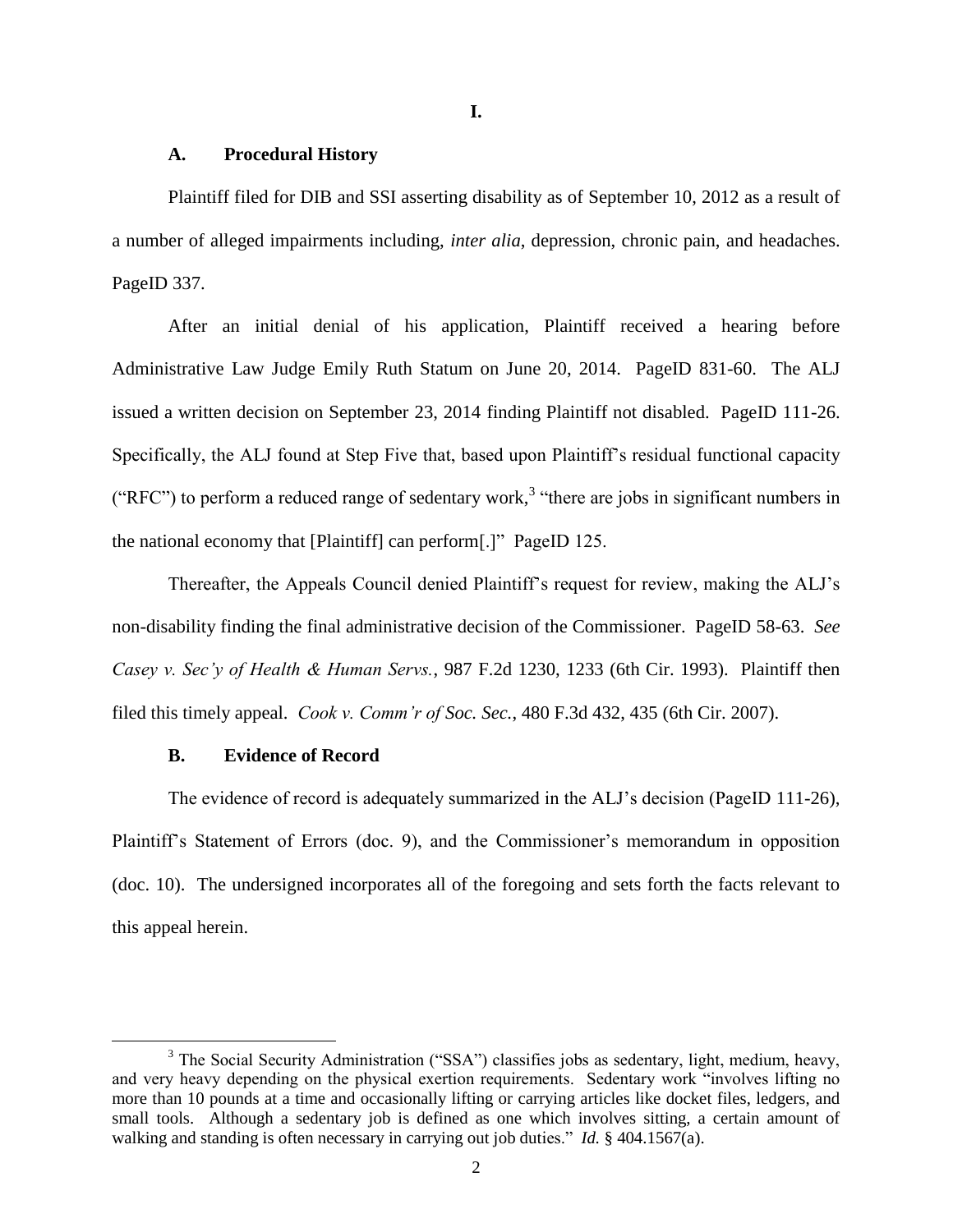**II.**

### **A. Standard of Review**

The Court's inquiry on a Social Security appeal is to determine (1) whether the ALJ's non-disability finding is supported by substantial evidence, and (2) whether the ALJ employed the correct legal criteria. 42 U.S.C. § 405(g); *Bowen v. Comm'r of Soc. Sec.*, 478 F.3d 742, 745- 46 (6th Cir. 2007). In performing this review, the Court must consider the record as a whole. *Hephner v. Mathews*, 574 F.2d 359, 362 (6th Cir. 1978).

Substantial evidence is "such relevant evidence as a reasonable mind might accept as adequate to support a conclusion." *Richardson v. Perales*, 402 U.S. 389, 401 (1971). When substantial evidence supports the ALJ's denial of benefits, that finding must be affirmed, even if substantial evidence also exists in the record upon which the ALJ could have found Plaintiff disabled. *Buxton v. Halter*, 246 F.3d 762, 772 (6th Cir. 2001). Thus, the ALJ has a "'zone of choice' within which he [or she] can act without the fear of court interference." *Id*. at 773.

The second judicial inquiry -- reviewing the correctness of the ALJ's legal analysis - may result in reversal even if the ALJ's decision is supported by substantial evidence in the record. *Rabbers v. Comm'r of Soc. Sec.*, 582 F.3d 647, 651 (6th Cir. 2009). "[A] decision of the Commissioner will not be upheld where the [Social Security Administration] fails to follow its own regulations and where that error prejudices a claimant on the merits or deprives the claimant of a substantial right." *Bowen*, 478 F.3d at 746.

### **B. "Disability" Defined**

To be eligible for disability benefits, a claimant must be under a "disability" as defined by the Social Security Act. 42 U.S.C. § 423(d)(1)(A). Narrowed to its statutory meaning, a "disability" includes physical and/or mental impairments that are both "medically determinable"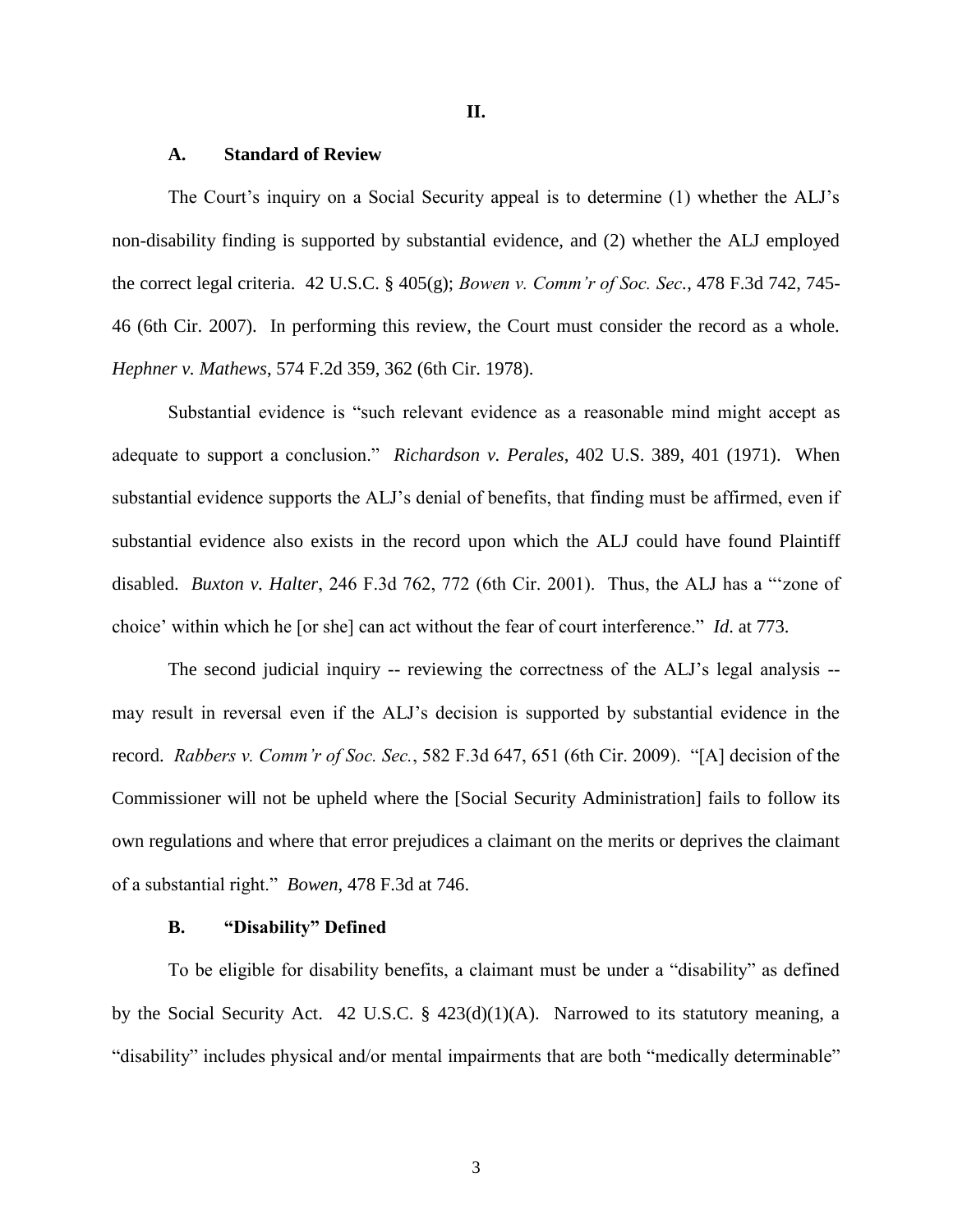and severe enough to prevent a claimant from (1) performing his or her past job and (2) engaging in "substantial gainful activity" that is available in the regional or national economies. *Id*.

Administrative regulations require a five-step sequential evaluation for disability determinations. 20 C.F.R.  $\S$  404.1520(a)(4). Although a dispositive finding at any step ends the ALJ's review, *see Colvin v. Barnhart*, 475 F.3d 727, 730 (6th Cir. 2007), the complete sequential review poses five questions:

- 1. Has the claimant engaged in substantial gainful activity?
- 2. Does the claimant suffer from one or more severe impairments?
- 3. Do the claimant's severe impairments, alone or in combination, meet or equal the criteria of an impairment set forth in the Commissioner's Listing of Impairments (the "Listings"), 20 C.F.R. Subpart P, Appendix 1?
- 4. Considering the claimant's RFC, can he or she perform his or her past relevant work?
- 5. Assuming the claimant can no longer perform his or her past relevant work -- and also considering the claimant's age, education, past work experience, and RFC -- do significant numbers of other jobs exist in the national economy which the claimant can perform?

20 C.F.R. § 404.1520(a)(4); *see also Miller v. Comm'r of Soc. Sec.*, 181 F. Supp.2d 816, 818 (S.D. Ohio 2001). A claimant bears the ultimate burden of establishing disability under the Social Security Act. *Key v. Comm'r of Soc. Sec.*, 109 F.3d 270, 274 (6th Cir. 1997).

#### **III.**

In his Statement of Errors, Plaintiff argues that the ALJ erred in: (1) failing to find Plaintiff's trigeminal neuralgia and psychological impairments severe; (2) improperly weighing the physicians of record; and (3) finding him not entirely credible. Doc. 9 at PageID 872-83.

Having carefully reviewed the administrative record and the parties' briefs, and also having carefully considered the ALJ's analysis leading to the non-disability finding here at issue, the Court finds the ALJ carefully and reasonably developed and reviewed the record;